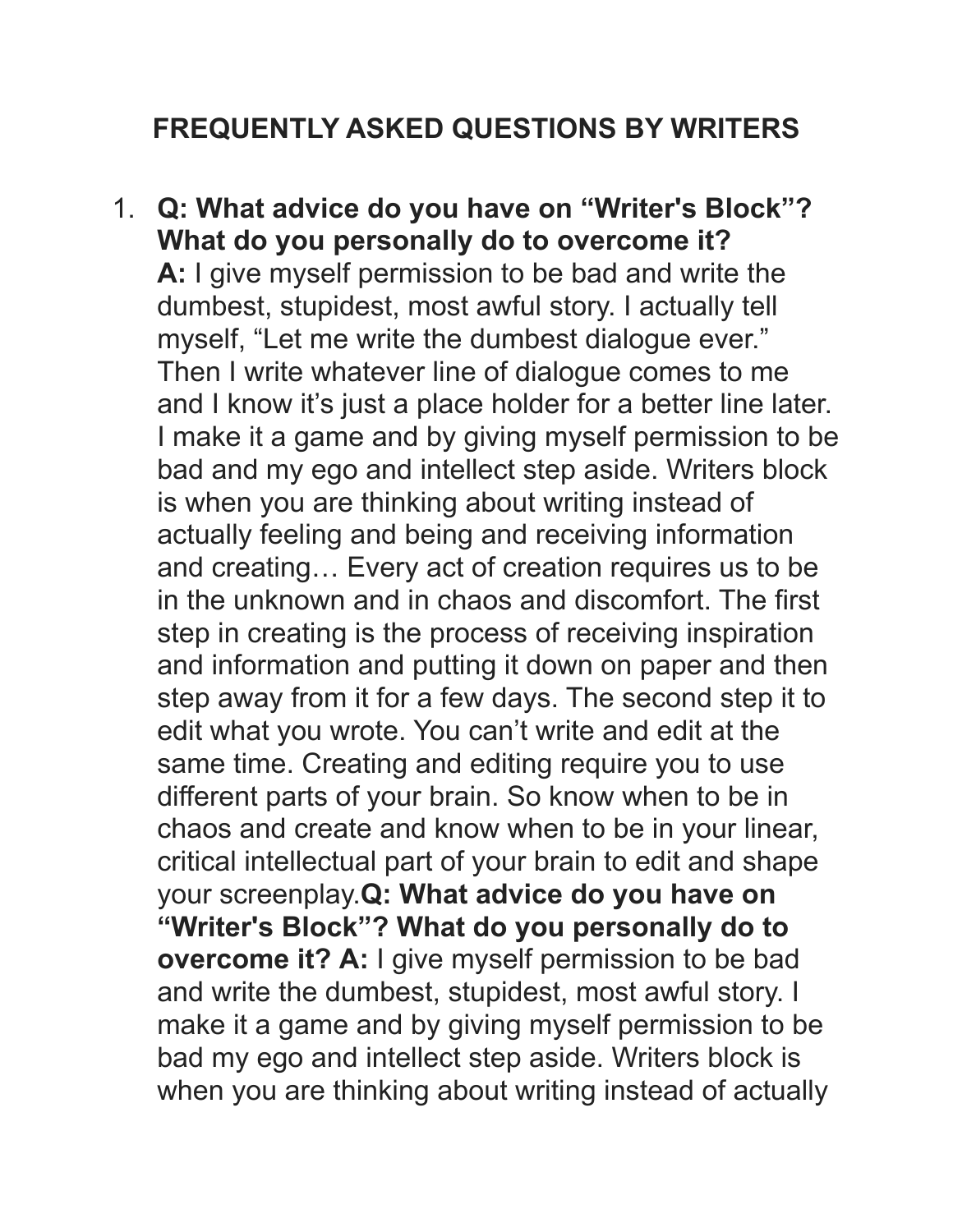feeling and being and receiving information and creating… Every act of creation requires us to be in the unknown and in chaos and discomfort. The first step in creating is the process of receiving inspiration and information and putting it down on paper and then step away from it for a few days. The second step it to edit what you wrote. You can write and edit at the same time. Creating and editing require you to use different parts of your brain. (Download the document on Understanding Writers Block.)

- 2. **Q: What is the difference between a union and non-union Screenwriter? A:** A union Screenwriter is someone who joined the Writers Guild of America West/East, (WGA). Usually a writer has to get a contract with a production company, network or movie studio who is a signatory, meaning they signed an agreement with the WGA in which they agree to pay WGA minimums, pay pension, and give writers certain rights over their material and the process of writing, other benefits, and treat writers with respect. Joining the WGA is a great benefit because you are able to get Health Care coverage when you make a certain amount of money and getting a pension is a great thing for writers who are often independent contractors.
- 3. **Q: What are the advantages and disadvantages for writers who fall in either category? A:** Writers who are not union writers can write for anyone who will hire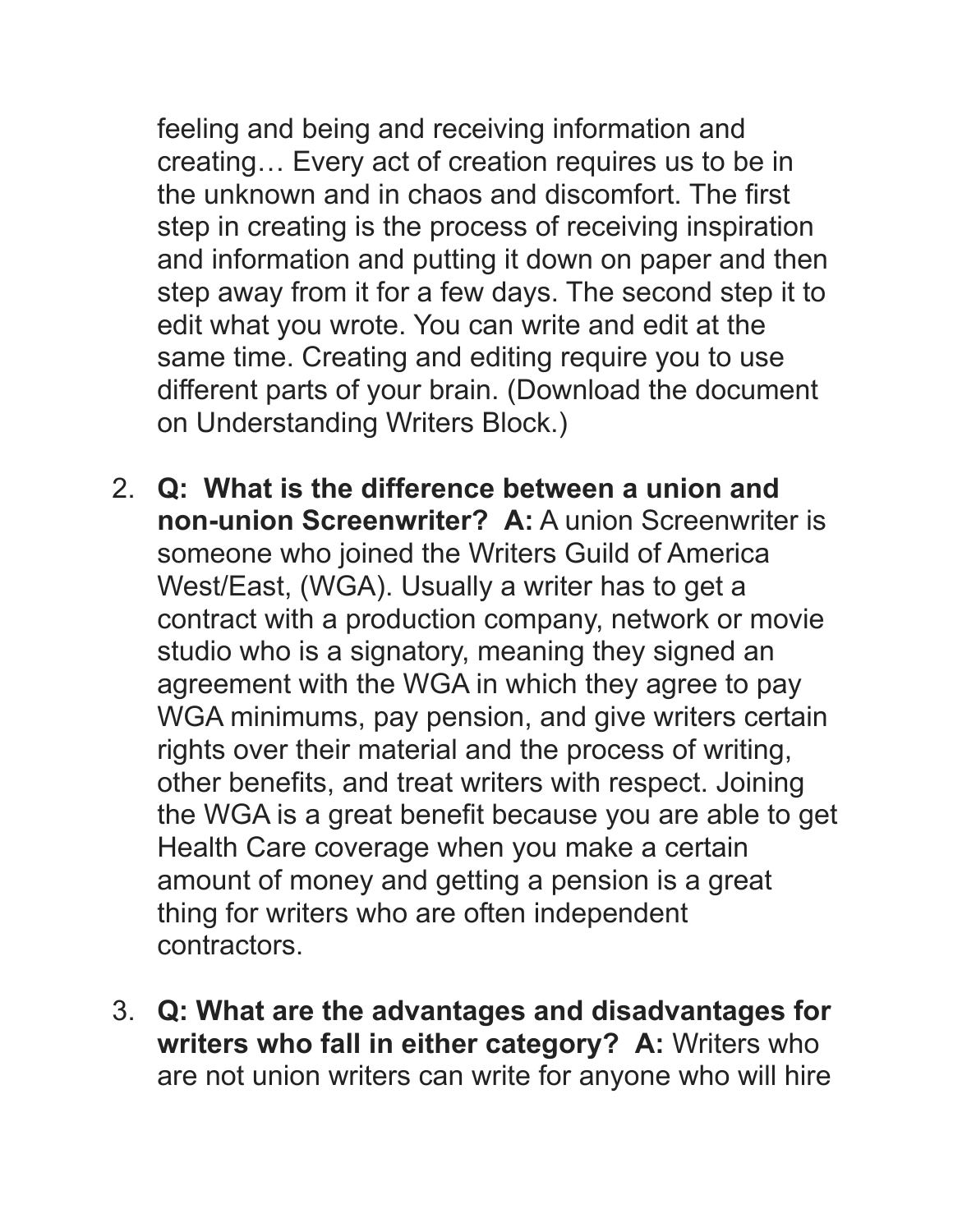them and can apply to writer training programs where they don't pay WGA minimums. However, they are not guaranteed a lot and can easily be replaces and exploited. Writers in the Union get a pension, royalties, more respect and if a producer tries to exploit you the union can fight on your behalf. Check out [WGA.org](http://WGA.org) to learn more and to register your Outlines, Treamtents, TV Show Concepts/Bibles and screenplays.

- 4. **Q: Explain the difference between a logline, synopsis, and outline, treatment.** (Download and check out the Drama Vocabulary for a better explanation.) **A:** A longline is a simple way to tell your story in one to three lines. Synopsis is a short paragraph or three paragraphs of your story but no more than one pages with a beginning, middle, and end. An Outline is your story from one to three pages. A treatment can usually be as short as three pages, five pages is ideal and no more than ten pages. This is my experience, other writers may have a different take on this.
- 4. **Q: What advice would you give to writers who are pitching their projects?** Take an acting class or at the very least go to Toastmasters and learn how to speak publicly or even do stand up if you have the courage to do it. You can not be nervous or scattered when you pitch. You must believe in yourself and your idea and speak with authority and confidence. You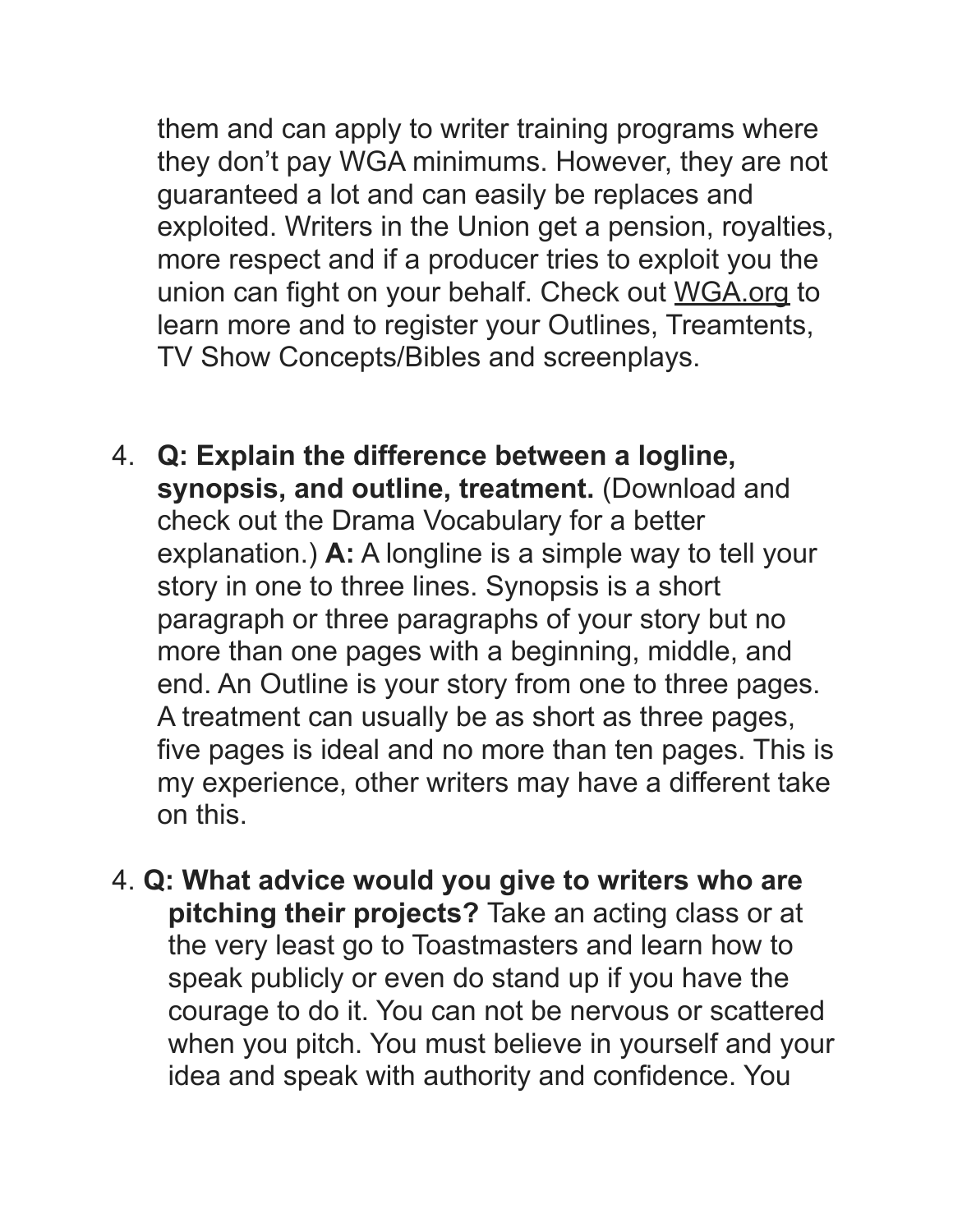must be passionate about your work and as relaxed and confident about your story. Memorize your pitch and have your whole pitch under 15 minutes. Before you begin your You must be able to tell them at the very beginning the longline of your film so they are not guessing where the story is going and they actually listen and tell them the general beats of your story. Make it as exciting as possible, like real story telling in front of a fire like in the old days. Executives hear hundreds of pitches so they may easily forget your story, but if you move them emotionally they will never forget you so even if they don't buy your pitch they may hire you for something later. If you're pitching a TV show - Download the document on how to pitch your show which explains what you need to cover in your TV Show pitch. I have been very successful pitching because I only write and pitch what I am completely passionate about.

- 5. **Q: How do you know if a pitch went well? A:** The best sign is if they say they love it and they want to make it right after you pitch. If they don't say that, they may get excited about the idea and see that it has so much possibility and potential and may still option it or have you return and rework it and then buy it.
- 6. **Q: What makes a good pitch? What makes a bad pitch? A:** A great pitch is you taking the lead and making the TV/Studio Executives be on their edge of their seats and they are emotionally moved almost to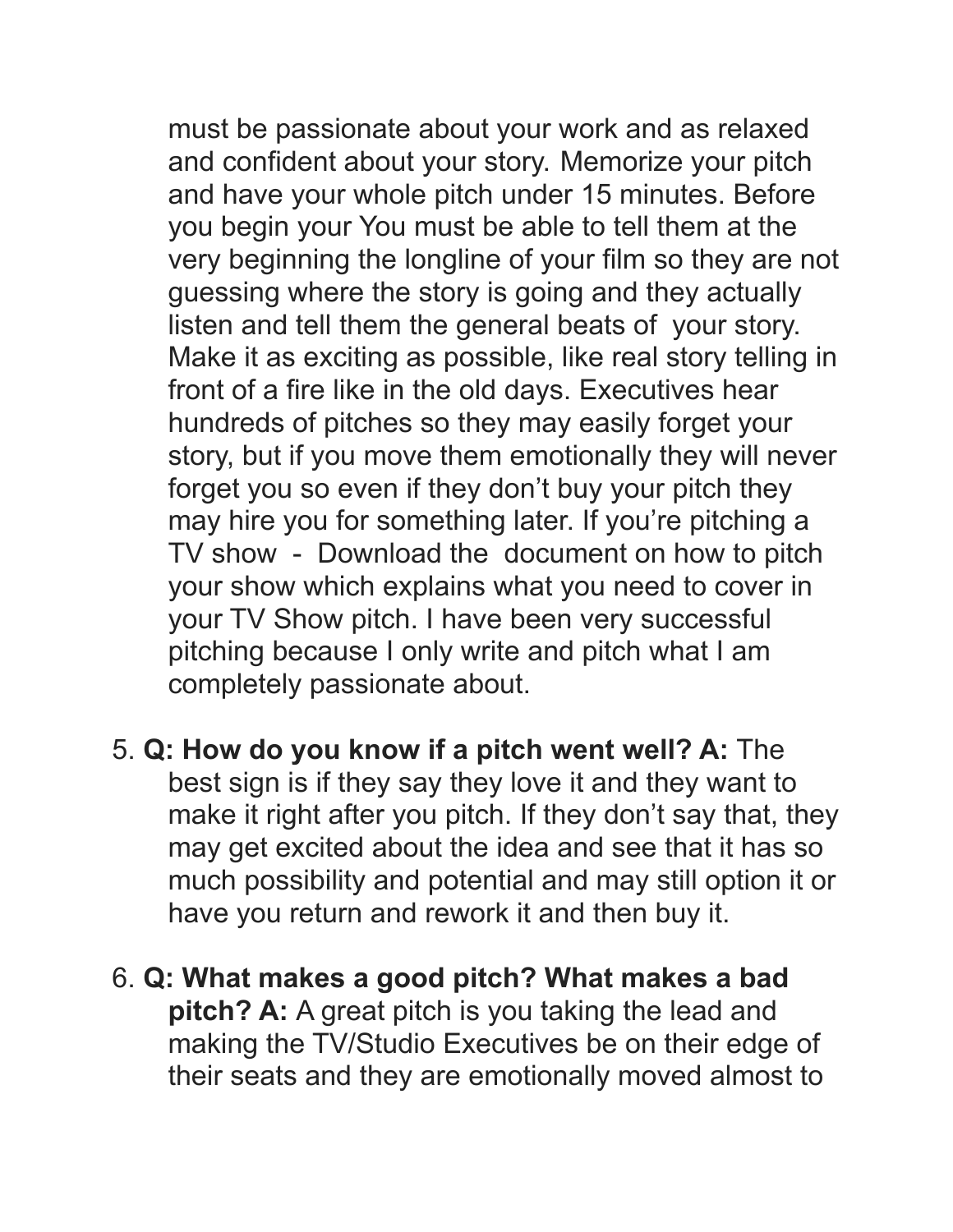the point of tears if it's a drama or laugh out loud if it's a comedy. A bad pitch is when you don't have your story figured out, you meander, go over 20 minutes, and they ask questions that you haven't even considered or can't answer. Or they are yawning or looking at their watch or crossing their arms. Sometimes they don't really want to hear the pitch but because they have to take the meeting they will feign interest but their crossed arms will give them away or their leg keeps moving to pass the time. Yes, when you've feel you've lost them, then wrap it up quickly and thank them for their time.

## 7. **Q: Should you seek out an Agent or a Manager?**

 **A:** You should only seek out a Manager or Agent once you have at least three literary works (preferably plays and screenplays for book agents that's a different process) or three screenplays completed and ready to be read. If you have only one they may not like it and that's it for your chance to be represented by them. If you have two they may not like the second one either. If you have three then they know you are serious about being a writer because you have invested that much time and effort. I was lucky because a studio was interested in making my play into a movie and then it was so easy to get an agent because they just had to negotiate and get their 10% percent without doing the work of getting me the writing job. So enter as many contests because if you win one that